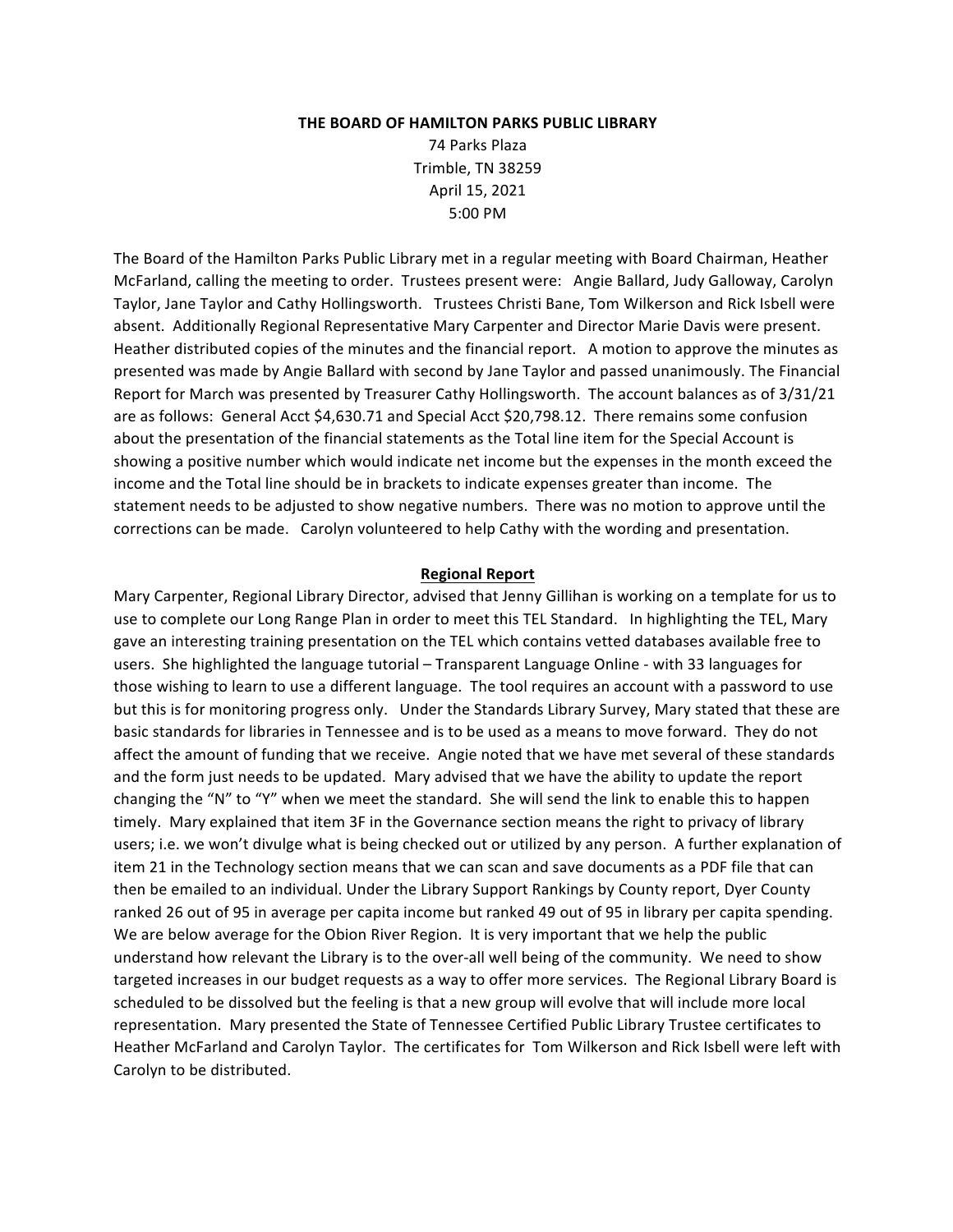## **Director's Report**

Marie Davis, HPPL Director, had to leave the meeting prior to her report so it was presented by Chairman Heather McFarland. It was reported that a piece of our equipment was damaged and the HPPL falls under the Town of Trimble insurance which has a \$5K deductible. This led to a discussion of our liability. Heather will reach out to Mayor Christy Belonio to request if the insurance company can send an adjustor to notate our valuables. Angie mentioned that we might be able to video the library equipment to have a record. Angie stated that with only one employee it would be a good idea to have a security system with cameras inside the building. There are many good ones on the market at very reasonable prices that do not require outside monitoring. On a motion by Angie Ballard with a second by Carolyn Taylor, it was approved that Angie will research and present 3 options for in-house camera systems to the HPPL Board for a vote. Under the Hours agenda item, the Library Director wished to move the closing time back to 5:00 p.m. The question asked by the Board is whether books are being checked out between 5:00 p.m. and 6:00 p.m. That information can be pulled from the system and should be researched. The question of any change to HPPL hours will be continued going forward in Old Business.

## **Budget Committee**

Carolyn Taylor presented a spreadsheet of actual year to date 02/28/21 spending against the 2021 budget. This will be helpful for the Budget Committee in preparing the 2022 Budget which should be presented and approved by the Board at the June 2021 meeting. We had a good discussion of how the budget works and how the General and Special accounts should be used. The General account is more controlled and is where city and county contributions as well as standard recurring expenses are recorded. The Special account is where we have discretion on spending for non-recurring items. The E-Rate account (part of the General account) is not budgeted as we don't know what we will receive but it is where the federal reimbursement for broadband internet access is recorded. It was mentioned that HPPL has not asked for increased funding since at least 2012. If one library within the county gets an increase from the county, all libraries within the county must get a corresponding increase. Angie is working on targeted increases in some line items for the 2022 year. She has contacted other libraries for information on hours and numbers of employees. She will determine deadline dates for the county presentation and Carolyn will contact the city for deadline dates.

### **Old Business**

The need for a new Board member discussed at the March meeting has been resolved. Trustee Judy Galloway will roll off the Board at the expiration of her term on June 30, 2021. Trustee Christi Bane has submitted her resignation from the Board effective on June 30, 2021. That will result in a remaining Board of 7 Trustees. Rather than determining 2 new Trustees, we can amend our by-laws to have 7 rather than 9 Trustees.

#### **New Business**

Heather McFarland read a letter of resignation from Director Marie Davis effective April 29, 2021. Laura Milligan will fill in as Interim Director until the Director position is filled. Heather placed a block ad for 6